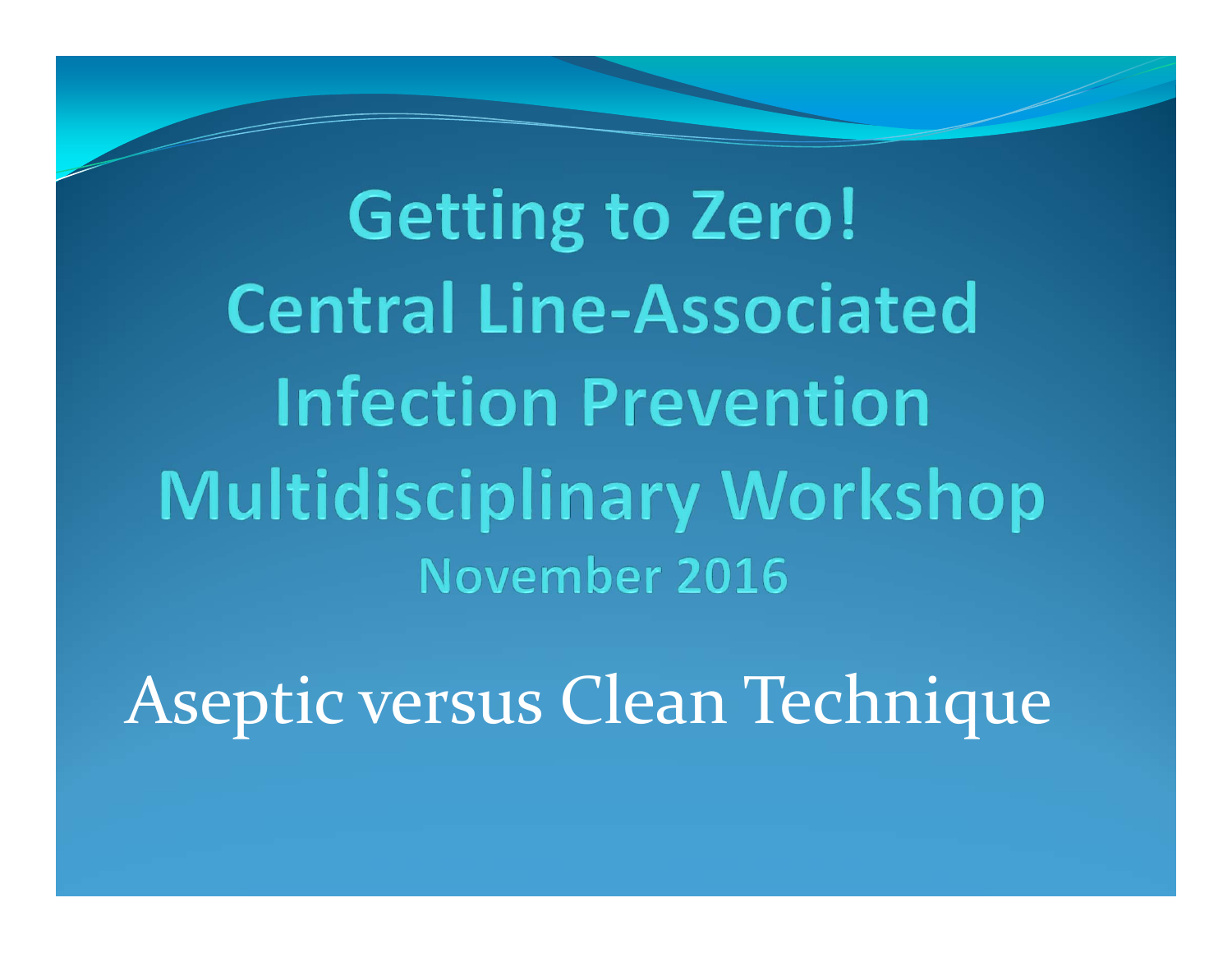- The Learner will identify objectives of aseptic versus clean technique
- The Learner will identify <sup>4</sup> barriers utilized in aseptic technique and <sup>2</sup> barriers for clean technique
- The Learner will identify 4 procedures or equipment preparation for aseptic technique and <sup>1</sup> for clean technique
- The Learner will identify <sup>3</sup> environmental controls for aseptic technique
- $\clubsuit$  The Learner will describe contact guidelines for aseptic versus clean technique clean technique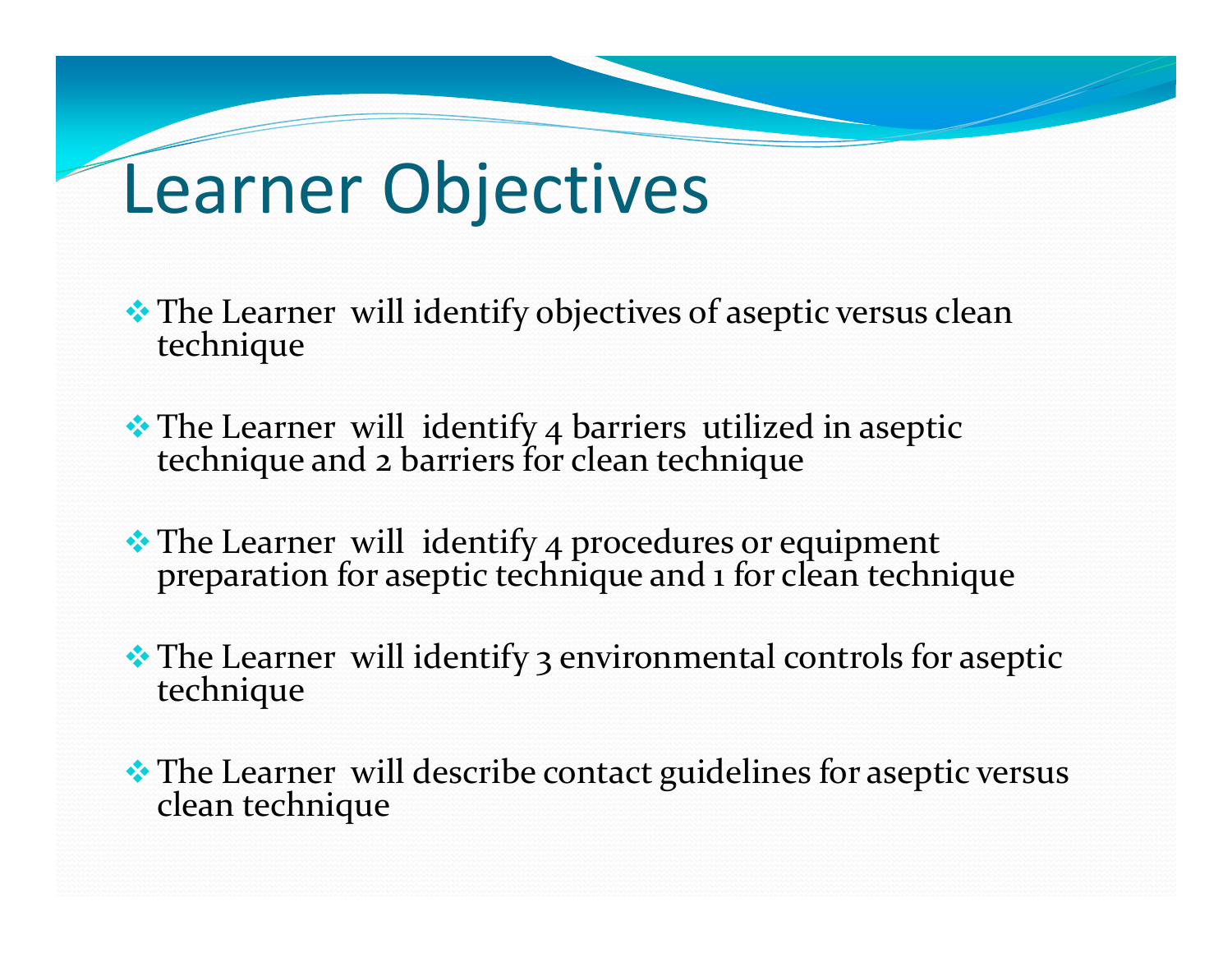## The Joint Commission Recommendations

#### **Aseptic versus Clean Technique**

Aseptic technique, a method used to prevent contamination with microorganisms, is recommended by the evidence-based guidelines for all instances of insertion and care of central venous catheters.

| Aspect                                      | Aseptic Technique                                                                                                                                                                                                                                                           | Clean Technique                                                                                                                                                                                                  |
|---------------------------------------------|-----------------------------------------------------------------------------------------------------------------------------------------------------------------------------------------------------------------------------------------------------------------------------|------------------------------------------------------------------------------------------------------------------------------------------------------------------------------------------------------------------|
| <b>Utilization of Barriers</b>              | Requires the use of various barriers to<br>prevent the transfer of<br>microorganisms from health care<br>personnel and the environment to the<br>patient during a procedure, such as<br>the following:<br>Sterile gloves<br>Sterile gowns<br>Sterile drapes<br><b>Masks</b> | Involves reducing the numbers of<br>microorganisms to minimize the risk of<br>transmission from the environment or<br>health care personnel, using the<br>following:<br>Appropriate hand hygiene<br>Clean gloves |
| <b>Patient and Equipment</b><br>Preparation | Involves procedures for patient and<br>equipment preparation, such as the<br>following:<br>Antiseptic skin preparation<br>of the patient at the time of<br>the procedure<br>Sterile instruments<br>Sterile equipment<br>Sterile devices                                     | Efforts are made to prevent direct<br>contamination of supplies and<br>materials.                                                                                                                                |
| <b>Environmental Controls</b>               | Includes environmental controls,<br>such as the following:<br>Keeping doors closed during<br>operative procedures<br>Minimizing traffic into and<br>out of operating rooms<br>Excluding unnecessary<br>٠<br>personnel during procedures                                     | Patient's environment undergoes<br>routine cleaning.                                                                                                                                                             |
| <b>Contact Guidelines</b>                   | Only sterile-to-sterile contact is<br>allowed; sterile-to-nonsterile contact<br>must be avoided.                                                                                                                                                                            | Sterile-to-sterile rule does not apply.                                                                                                                                                                          |

Note: Anytime a central venous catheter is inserted when adherence to aseptic technique cannot be ensured, as might occur during a medical emergency, it is essential that the catheter be replaced as soon as possible, preferably within 48<br>house (Infusion Nurses Society. Infusion Nursing Standards of Practice. *J Inf Nurs*. 2011 Jan–Feb;3 O'Grady NP, et al.; Healthcare Infection Control Practices Advisory Committee [HICPAC]. Guidelines for the prevention of intravascular catheter-related infections. Clin Infect Dis. 2011 May;52[9]:e162-193. Epub 2011 Apr 1).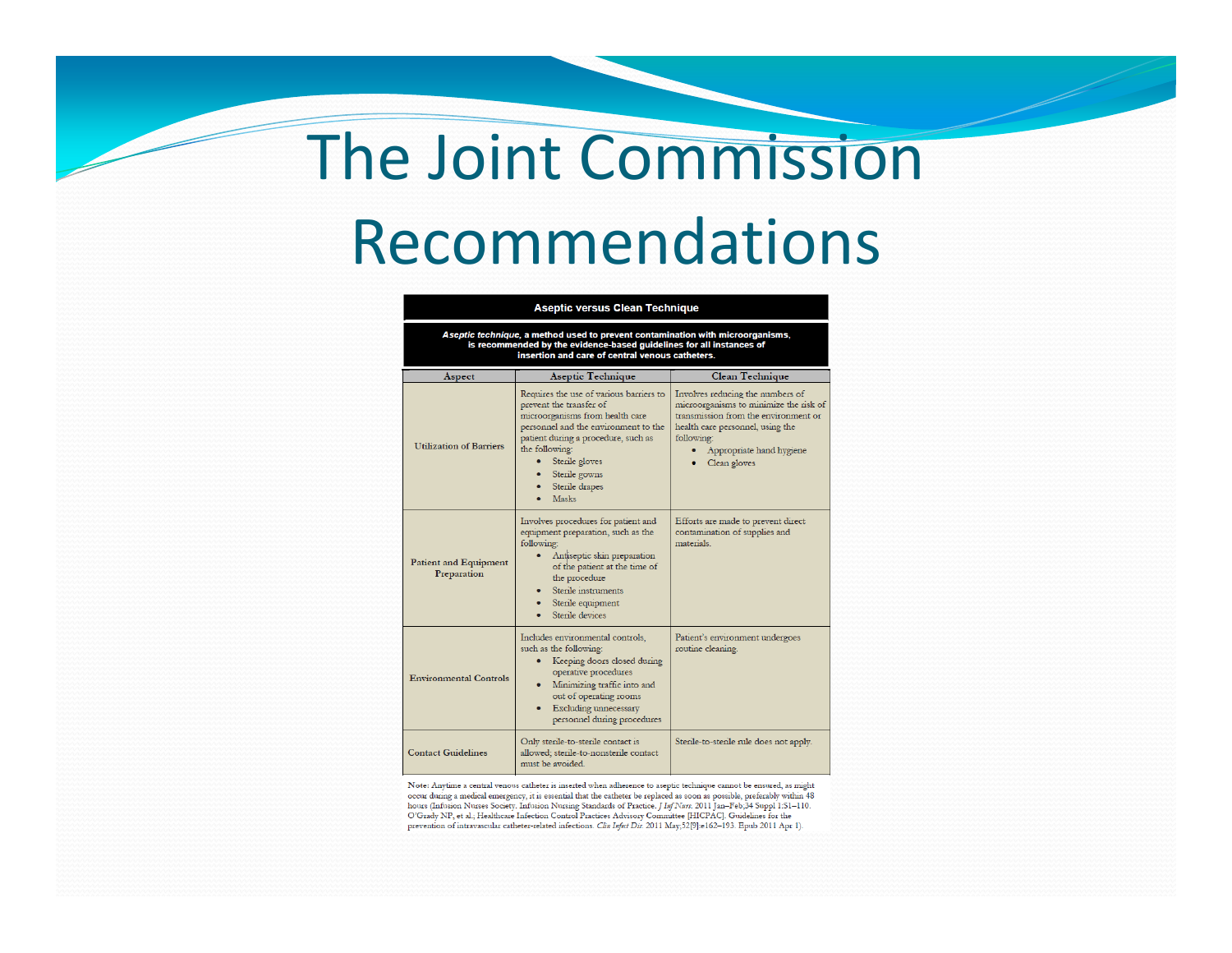The Learner will identify objectives of aseptic versus clean technique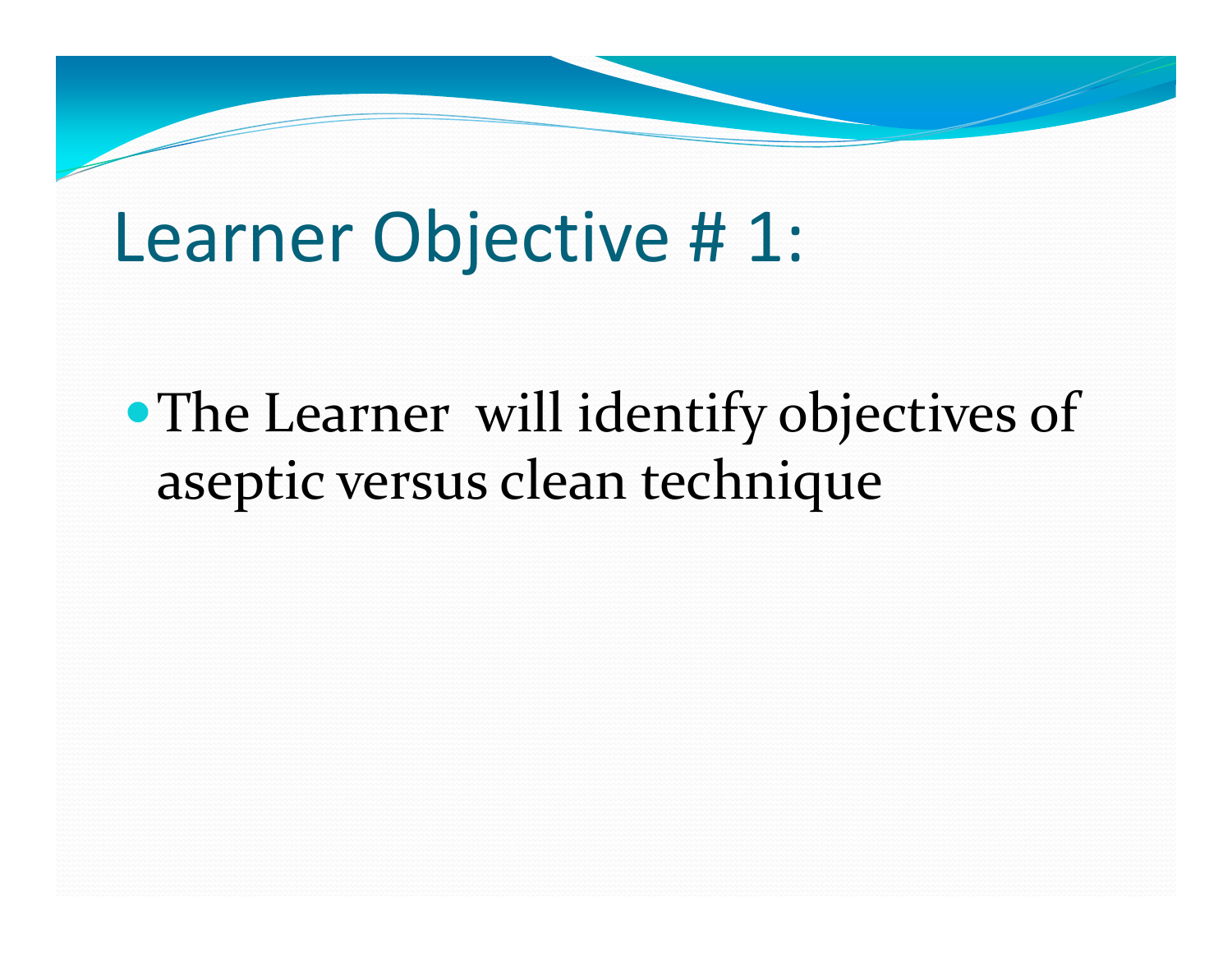#### Aseptic technique:

 Provides measures to **preven<sup>t</sup>** the **transfer** of microorganisms from health care personnel and environment to the patient during <sup>a</sup> procedure

#### Clean Technique:

 Provides measures to **reduce** the numbers of microorganisms to minimize the risk of transmission of microorganisms from health care personnel and the environment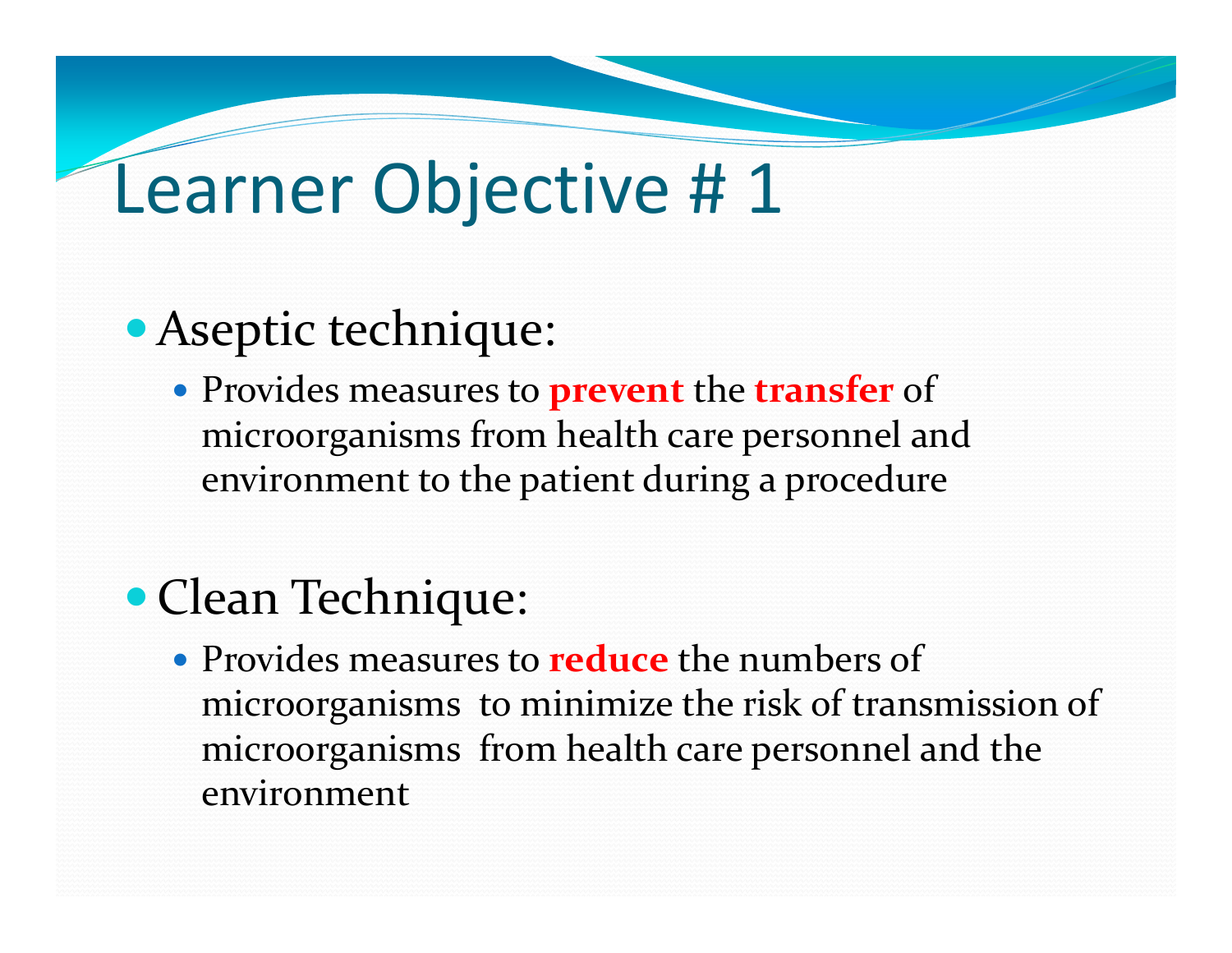• The Learner will identify 4 barriers utilized in aseptic technique and <sup>2</sup> barriers for clean technique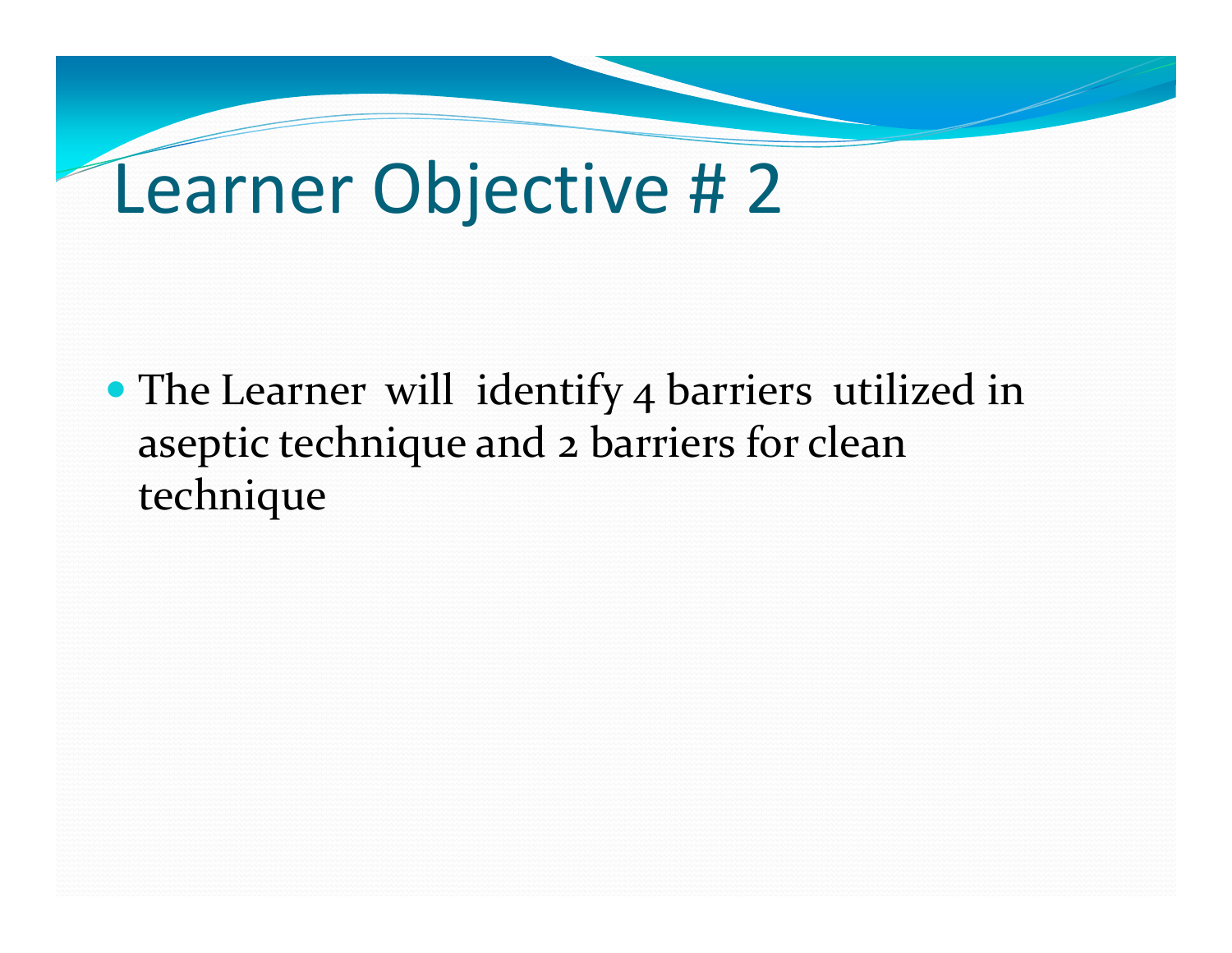# Barriers

#### **Aseptic Clean**

- Sterile gowns
- Sterile gloves
- Sterile drapes
- Head cover
- Masks



 Appropriate hand hygiene





• Clean gloves

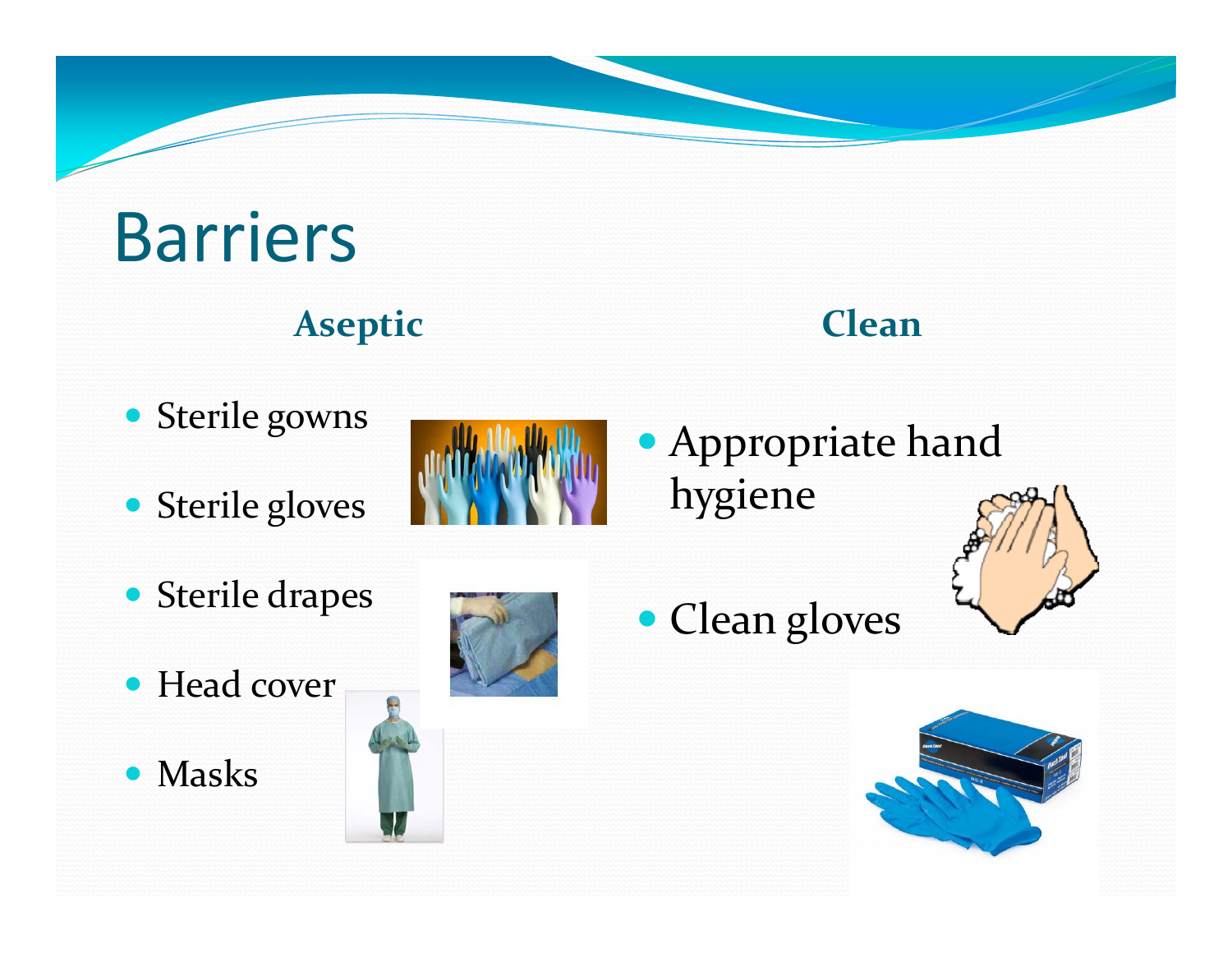The Learner will identify <sup>4</sup> procedures or equipment preparation for aseptic technique and <sup>1</sup> for clean technique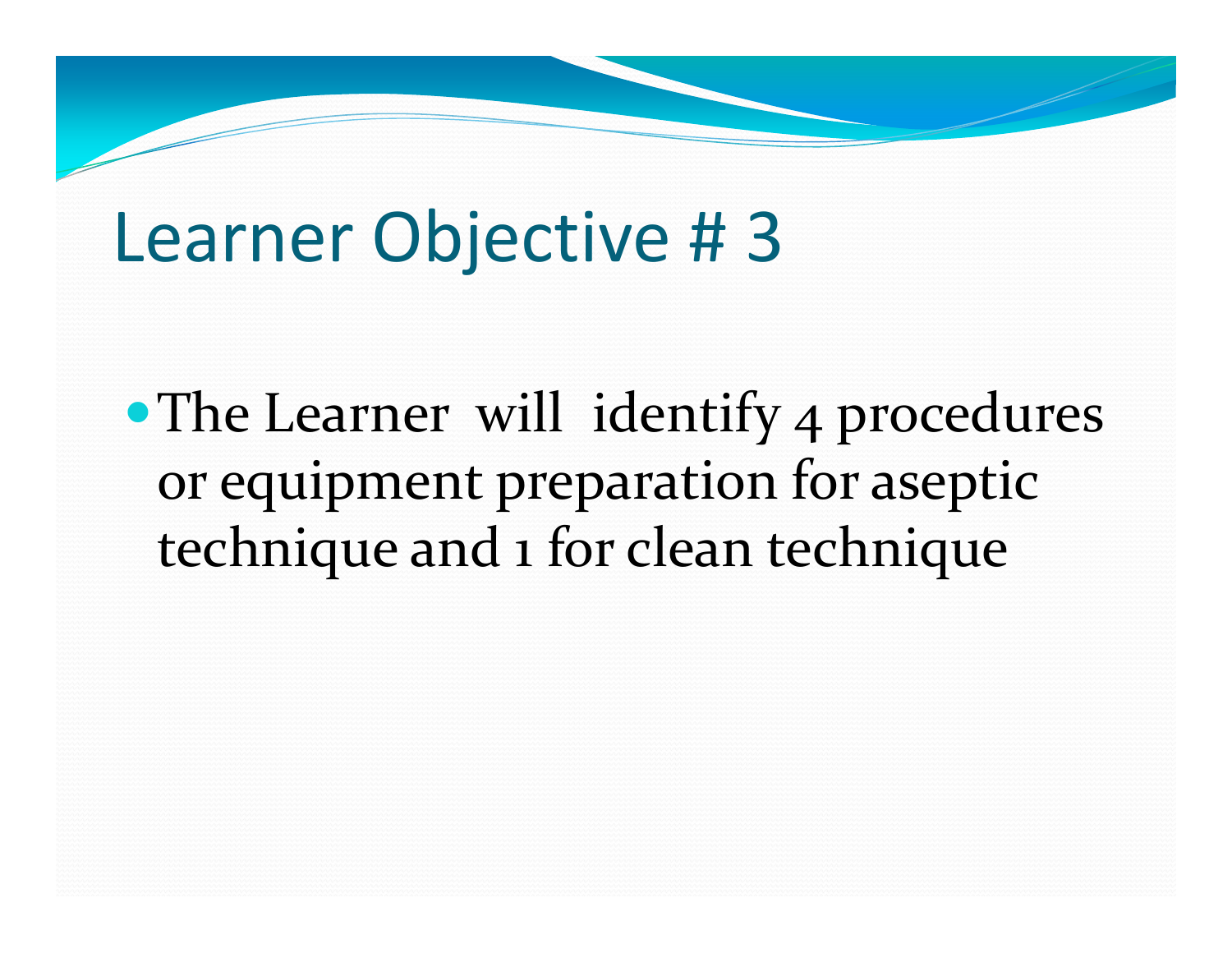Patient and Equipment Preparation & Environmental controls

**Aseptic Clean**

- Antiseptic skin prep
- Sterile instruments
- Sterile equipment
- Sterile devices

 Efforts to preven<sup>t</sup> direct contaminationof supplies and materials

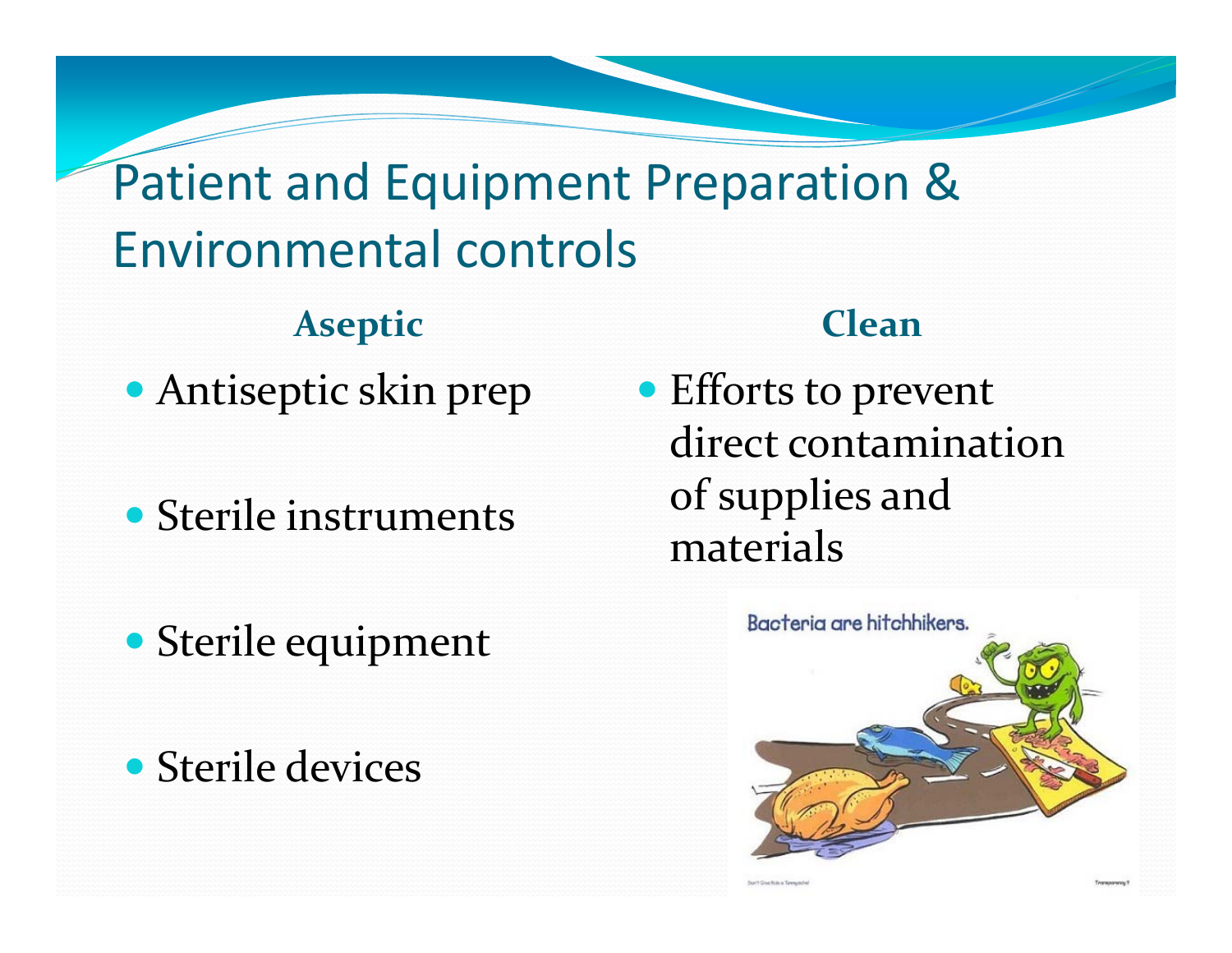• The Learner will identify 3 environmental controls for aseptic technique and <sup>1</sup> for clean technique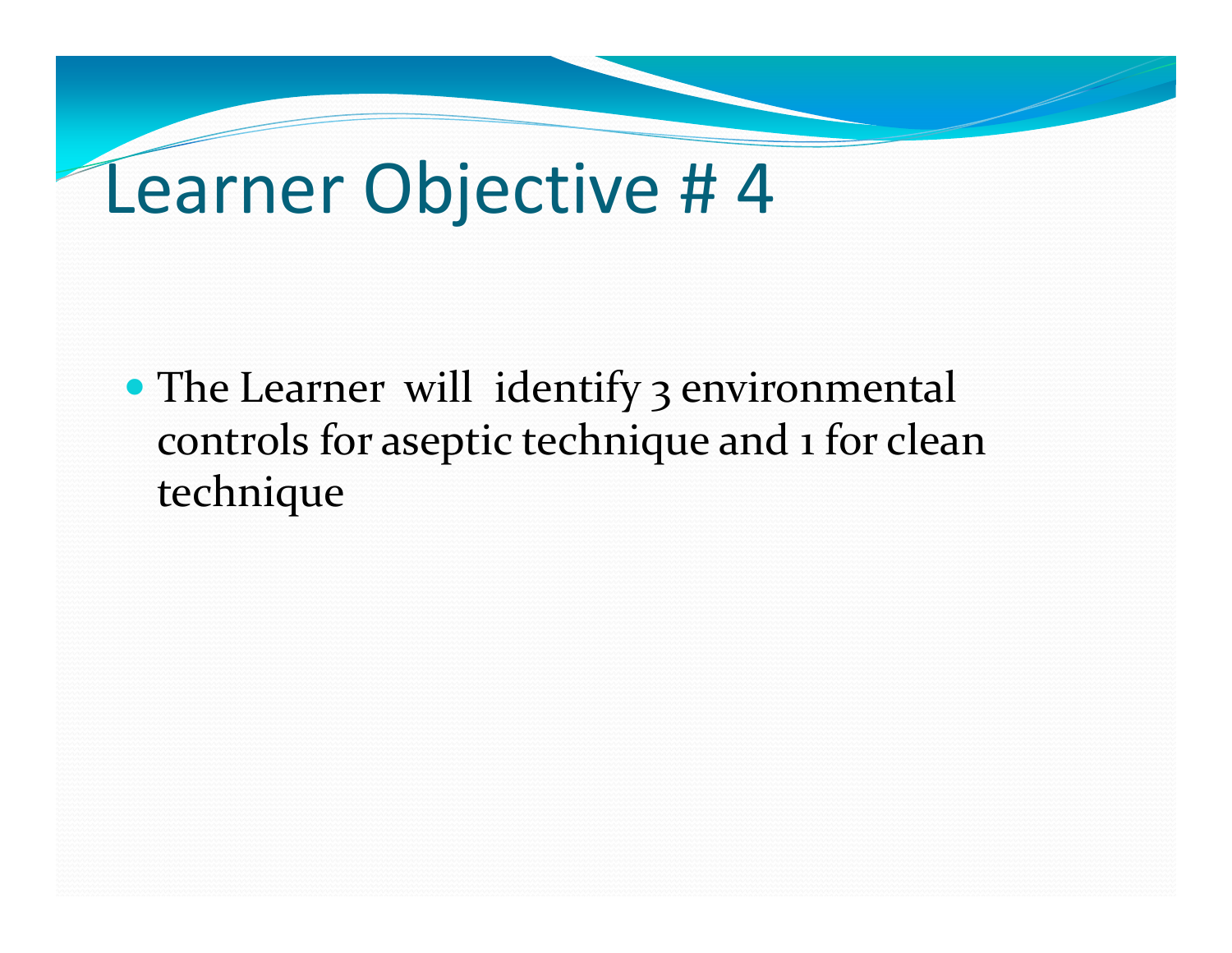#### Environmental Controls

#### **Aseptic Clean**

 Keeping doors closed during procedures

 Room undergoes routine cleaning

 Minimizing traffic in and out



 Excluding unnecessary personnel

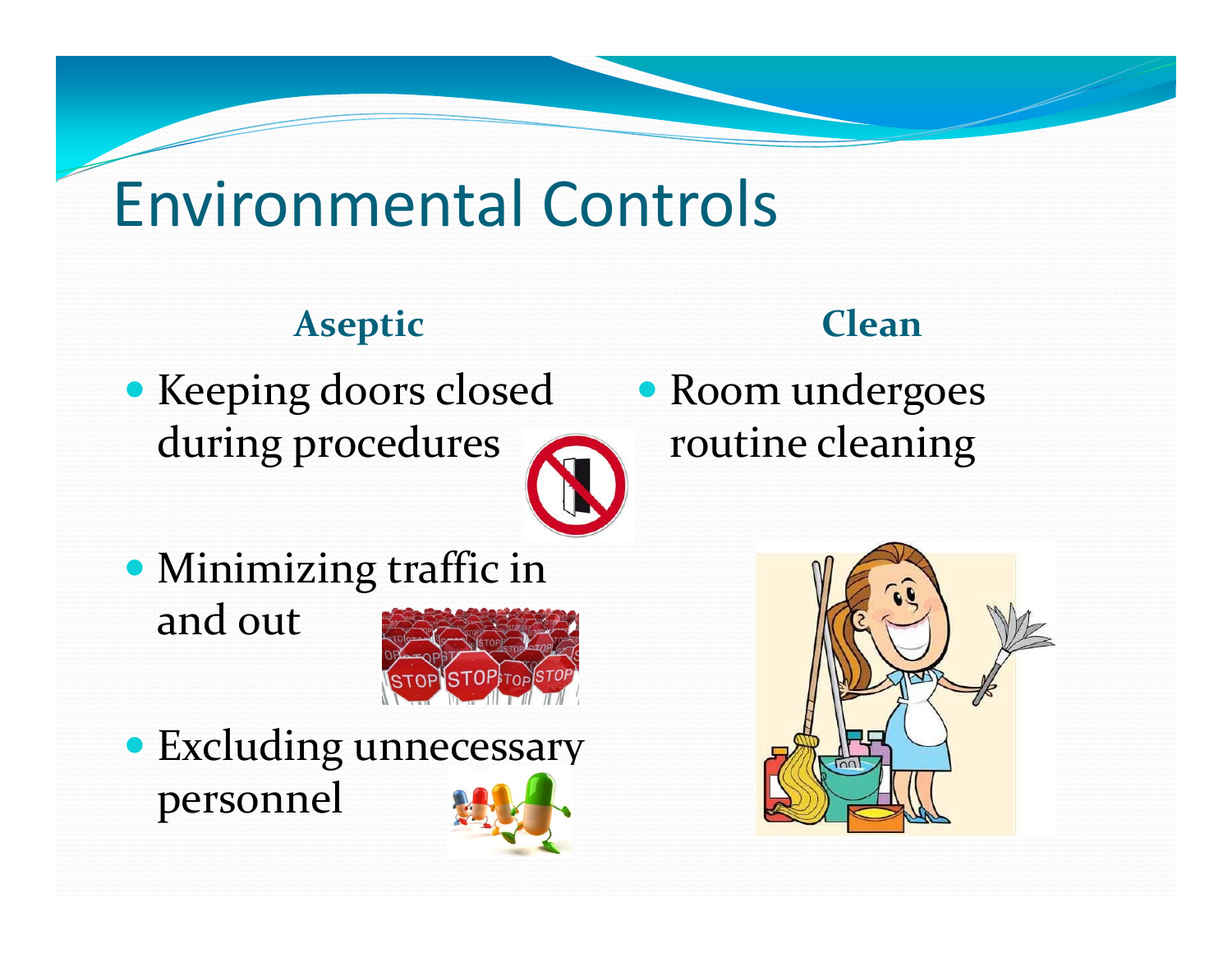The Learner will describe contact guidelines for aseptic versus clean technique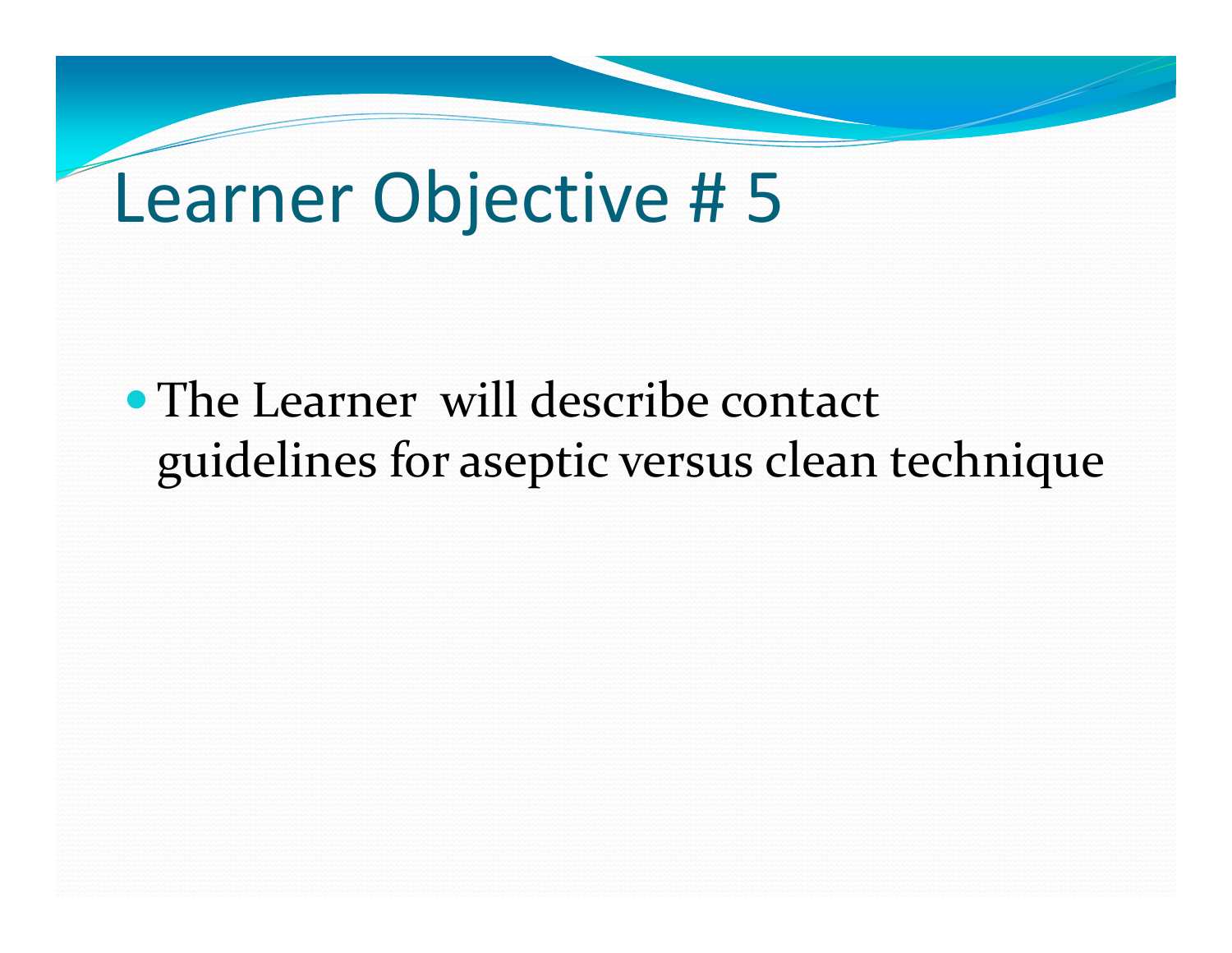### Contact Guidelines

#### **Aseptic Clean**

• Sterile to sterile contact ALLOWED



• Sterile to sterile DOES NOT APPLY